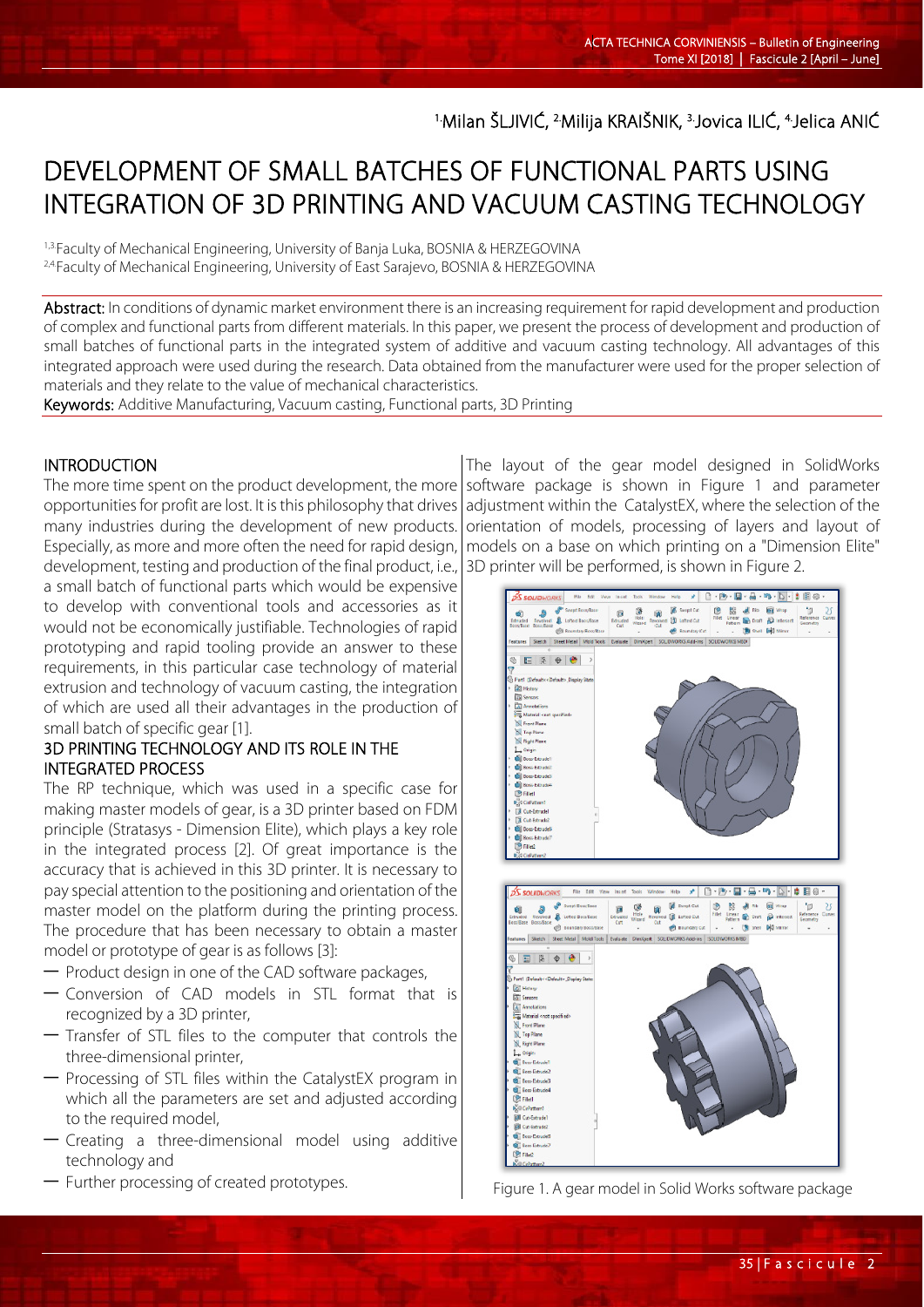



### Figure 2. Orientation and processing of models in CatalystEX VACUUM CASTING TECHNOLOGY AND ITS ROLE IN THE INTEGRATED PROCESS

Vacuum casting has become a widely accepted method of soft tooling, replacing traditional methods such as investment casting [4]. Vacuum casting is a newer version of investment casting with changes to the process of creating the mold. Several needs are addressed by vacuum casting which make it extremely popular.

Most importantly, vacuum casting reduces the time for part production when compared to traditional methods. This, in turn, significantly reduces costs.

The additional following characteristics offered by vacuum casting justify the choice of this technology for the integrated process:

- 1) Accurate Castings: Textures, fine details, and complex surfaces are exactly reproduced from the master model due to the replicating nature of the silicone rubber mold.
- 2) Consistent Quality: Vacuum casting produces dimensionally stable and accurate castings. The technique allows castings of thin wall and void-free sections as well. Furthermore, vacuum casting in silicone molds allows producing parts with undercuts because the pliable silicone molds do not present problems when removing cast parts, even with undercuts, from the mold.
- 3) Up to 95% Saving in Time: After the silicone mold has been created, replicas of the master model may be fabricated within a few hours, depending on the number of parts required.
- 4) Fit and Function Testing: The cast parts are sufficiently accurate so that fit and function testing may be conducted to determine which modifications must be made.
- 5) Cost Savings: Using vacuum casting offers reductions in cost when compared to rapid prototyping or traditional hard tooling.
- 6) Material Choices: Vacuum casting resins simulate production thermoplastics, rubber, and glass. Additionally, the resins sustain high impact and resist elevated temperatures. With vacuum casting, users have the options to create clear or colored parts as well.

The process of vacuum casting consists of the following steps:

- 1. Preparation of gear negatives produced on a 3D printer for the casting process. Setting the parting tape on the gear negative that will facilitate the separation of silicone mold.
- 2. Bonding plastic gates on the gear negative which has a role to form an inlet channel in the silicone mold and to facilitate the positioning and fixation of the negative in the silicone casting frame, according to Figure 3a.





Figure 3 a) Casting silicone into the frame with the negative, and b) removing the residual air from the silicon in a vacuum chamber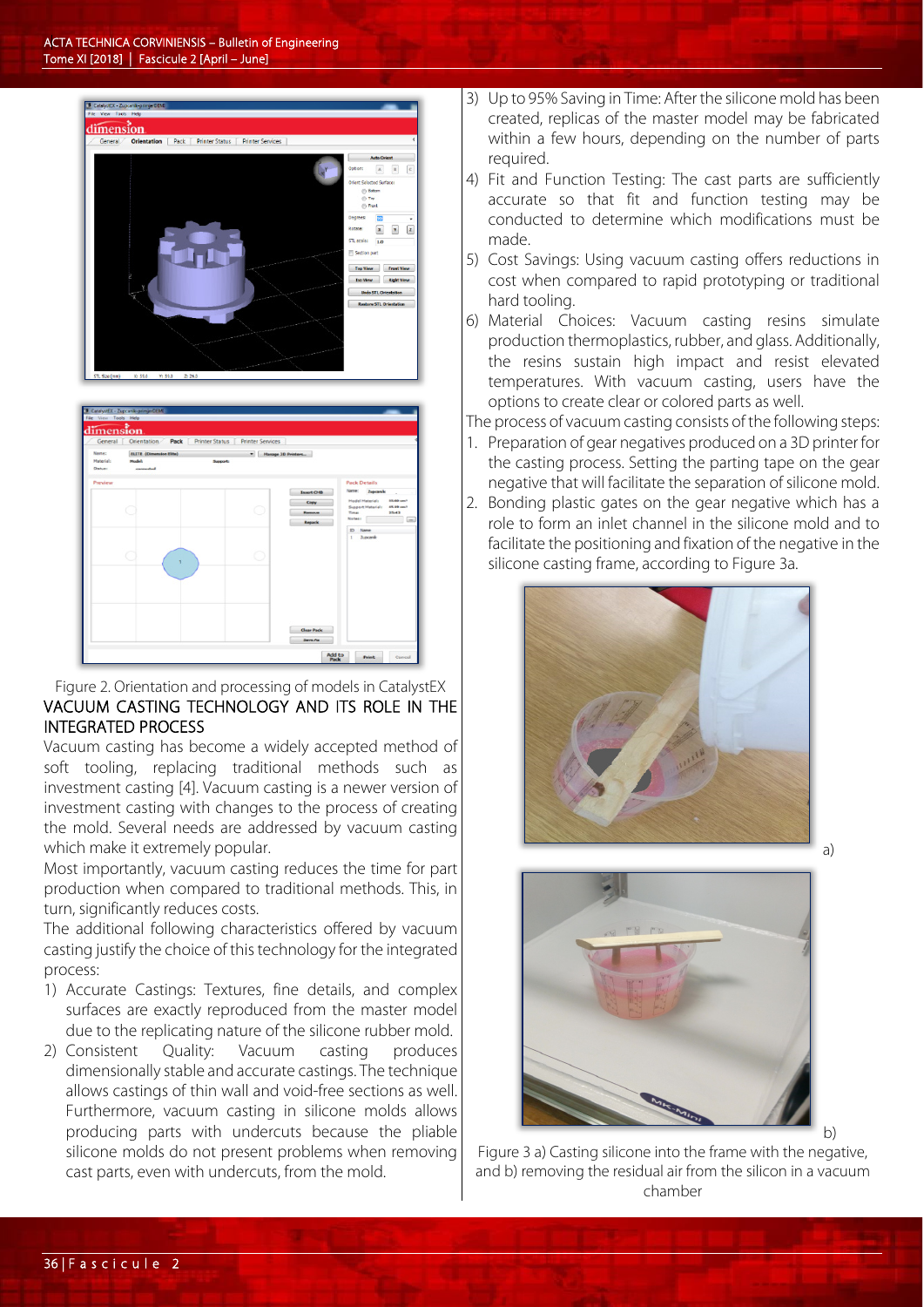- 3. Calculation of the necessary quantity of silicone mixture to form a silicone mold to be used for molding the gear. The silicone mixture is poured into the frame with fixed gear negatives and then the frame with the negative submerged in silicone is placed in a vacuum chamber in order to remove the residual air bubbles from silicon, according to Figure 3b.
- 4. Positioning of the silicone mold in a vacuum chamber (Figure 3a.). After solidification of silicone, silicone mold is cut to parting line, during which we relieve the negative and get a silicone mold for casting a replica of a given negative (Figure 3b).
- 5. The molding halves are then combined and the next step is to calculate necessary quantities of resin for molding of the gear. The amount of resin is commonly determined by weighing the individual master model which is increased by 20-30%, taking into account the loss of material in vessels and inlet channels.

| Table 1. Mechanical characteristics of components |  |
|---------------------------------------------------|--|
| used for casting of the gear                      |  |

|                                   | MECHANICAL PROPERTIES AT 23°C |                   |       |
|-----------------------------------|-------------------------------|-------------------|-------|
| Flexural modulus of<br>elasticity | ISO 178:2001                  | <b>MPa</b>        | 2.300 |
| Flexural strength                 | ISO 178:2001                  | MPa               | 80    |
| Tensile strength                  | ISO 527:1993                  | MPa               | 60    |
| Elongation at break in<br>tension | ISO 527:1993                  | $\frac{0}{0}$     | 11    |
| Charpy impact<br>resistance       | ISO 179/2D<br>:1994           | kJ/m <sup>2</sup> | >60   |
| Hardness at 23°C                  | ISO 868:1985                  | Shore D1          | 80    |
| Hardness at 120°C                 | ISO 868:1985                  | Shore D1          | >65   |

In this case, to cast the gear, components made by Axson Technologies were used, thus by mixing them in the casting process the parts with physical and mechanical characteristics according to Table 1 are obtained.

- 6. After a certain quantity of the material needed for molding and the proportion of the individual components of the material in a total amount are determined, then vacuum casting process follows. The casting process takes place in a vacuum chamber under conditions that are recommended for corresponding elements and components of the material, according to Figure 6.
- 7. After solidification of the molded material in a vacuum chamber, mold halves are separated and, if necessary, post-processing of the molded item follows.

Small batches of gears, made in the integrated process of additive manufacturing technology and vacuum casting in the Laboratory for Plasticity and Processing Systems at the Faculty of Mechanical Engineering in Banja Luka as a result of this study are shown in Figure 7.





Figure 6. The casting process in a vacuum chamber MK-mini



Figure 7. Small batches of gears made in the integrated process of additive manufacturing technology and vacuum casting

## **CONCLUSIONS**

The development of a gear case study through the integration process of 3D printing and vacuum casting shows an example of a very successful application of modern technology in the rapid development of functional parts and production replicas of identical part.

Replicas can be made from different materials that can be very broad spectrum in terms of physical, technical and mechanical properties. Replicas fully meet the requirements in terms of dimensional accuracy and functionality, i.e. all the